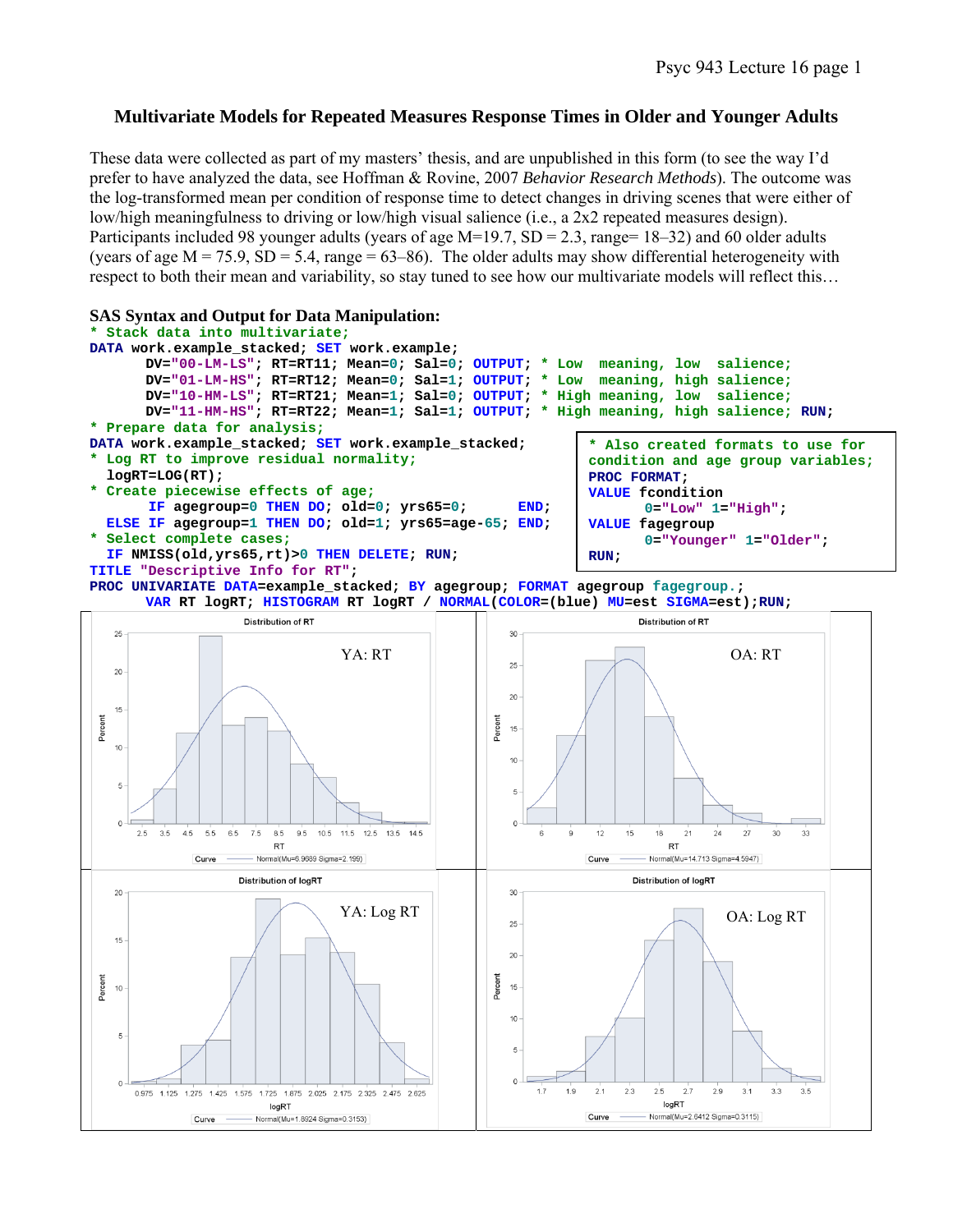**Empty Multivariate Model Predicting Log RT (using Multivariate Normal Distribution and Identity Link**  after log-transforming): This model predicts the RT in condition  $c$  for person  $p \rightarrow$ 

 $RT_{nc} = \beta_0 + \beta_1 Meaning_{nc} + \beta_2 Salience_{nc} + \beta_3 Meaning_{nc} * Salience_{nc} + e_{nc}$ 

**Is unstructured really necessary, or would a simpler covariance structure be ok? Each model starts with:** 

```
TITLE "Empty Model RT Differences from Meaning by Salience"; 
PROC MIXED DATA=example_stacked NAMELEN=50 COVTEST NOPROFILE IC METHOD=ML; 
      CLASS DV mean sal; 
      FORMAT mean fcondition. sal fcondition.; 
      MODEL logRT = mean|sal / SOLUTION DDFM=KR; 
      LSMEANS mean*sal;
```
**Then selects a different covariance structure for the multivariate outcomes using REPEATED: REPEATED DV / R RCORR TYPE=UN SUBJECT=subnum; RUN; \* Unstructured; REPEATED DV / R RCORR TYPE=CSH SUBJECT=subnum; RUN; \* Compound Symmetry Heterogeneous; REPEATED DV / R RCORR TYPE=CS SUBJECT=subnum; RUN; \* Compound Symmetry (Homogeneous);**

#### **Unstructured:**

|              | <b>Estimated R Matrix for Subject</b><br>1 |                  |                  |                  |  |  |  |
|--------------|--------------------------------------------|------------------|------------------|------------------|--|--|--|
| <b>Row</b>   | Col1                                       | Col <sub>2</sub> | Col <sub>3</sub> | Col <sub>4</sub> |  |  |  |
| 1            | 0.1354                                     | 0.1292           | 0.1189           | 0.1240           |  |  |  |
| $\mathbf{2}$ | 0.1292                                     | 0.2365           | 0.1653           | 0.1636           |  |  |  |
| 3            | 0.1189                                     | 0.1653           | 0.2262           | 0.1652           |  |  |  |
| 4            | 0.1240                                     | 0.1636           | 0.1652           | 0.2034           |  |  |  |

| <b>Estimated R Correlation Matrix for Subject</b> |        |                  |                  |                  |  |  |
|---------------------------------------------------|--------|------------------|------------------|------------------|--|--|
| Row                                               | Col1   | Col <sub>2</sub> | Col <sub>3</sub> | Col <sub>4</sub> |  |  |
| 1                                                 | 1.0000 | 0.7219           | 0.6795           | 0.7476           |  |  |
| $\mathbf{2}$                                      | 0.7219 | 1.0000           | 0.7146           | 0.7460           |  |  |
| 3                                                 | 0.6795 | 0.7146           | 1.0000           | 0.7701           |  |  |
| 4                                                 | 0.7476 | 0.7460           | 0.7701           | 1.0000           |  |  |

| <b>Information Criteria</b>              |  |  |  |  |                                  |  |  |
|------------------------------------------|--|--|--|--|----------------------------------|--|--|
| Neg2LogLike Parms AIC AICC HQIC BIC CAIC |  |  |  |  |                                  |  |  |
| 316.7                                    |  |  |  |  | 14 344.7 345.4 362.1 387.5 401.5 |  |  |

|                 | <b>Covariance Parameter Estimates</b> |                 |                          |            |          |  |  |  |
|-----------------|---------------------------------------|-----------------|--------------------------|------------|----------|--|--|--|
| <b>Cov Parm</b> | <b>Subject</b>                        | <b>Estimate</b> | <b>Standard</b><br>Error | z<br>Value | Pr Z     |  |  |  |
| UN(1,1)         | <b>SUBNUM</b>                         | 0.1354          | 0.01528                  | 8.86       | < .0001  |  |  |  |
| UN(2,1)         | <b>SUBNUM</b>                         | 0.1292          | 0.01761                  | 7.33       | < 0.0001 |  |  |  |
| UN(2,2)         | <b>SUBNUM</b>                         | 0.2365          | 0.02670                  | 8.86       | < 0.0001 |  |  |  |
| UN(3,1)         | <b>SUBNUM</b>                         | 0.1189          | 0.01688                  | 7.04       | < .0001  |  |  |  |
| UN(3,2)         | <b>SUBNUM</b>                         | 0.1653          | 0.02269                  | 7.28       | < 0.0001 |  |  |  |
| UN(3,3)         | <b>SUBNUM</b>                         | 0.2262          | 0.02553                  | 8.86       | $-.0001$ |  |  |  |
| UN(4,1)         | <b>SUBNUM</b>                         | 0.1240          | 0.01653                  | 7.50       | < .0001  |  |  |  |
| UN(4,2)         | <b>SUBNUM</b>                         | 0.1636          | 0.02184                  | 7.49       | < 0.0001 |  |  |  |
| UN(4,3)         | <b>SUBNUM</b>                         | 0.1652          | 0.02161                  | 7.65       | < 0.0001 |  |  |  |
| UN(4,4)         | <b>SUBNUM</b>                         | 0.2034          | 0.02296                  | 8.86       | < 0.0001 |  |  |  |

#### **Compound Symmetry Heterogeneous:**

|              | <b>Estimated R Matrix for Subject</b><br>1 |                  |                  |        |  |  |  |
|--------------|--------------------------------------------|------------------|------------------|--------|--|--|--|
| Row          | Col1                                       | Col <sub>2</sub> | Col <sub>3</sub> | Col4   |  |  |  |
| 1            | 0.1375                                     | 0.1319           | 0.1294           | 0.1204 |  |  |  |
| $\mathbf{2}$ | 0.1319                                     | 0.2372           | 0.1699           | 0.1582 |  |  |  |
| 3            | 0.1294                                     | 0.1699           | 0.2284           | 0.1552 |  |  |  |
| 4            | 0.1204                                     | 0.1582           | 0.1552           | 0.1979 |  |  |  |

| <b>Estimated R Correlation Matrix for Subject</b><br>1 |        |                  |                  |        |  |  |
|--------------------------------------------------------|--------|------------------|------------------|--------|--|--|
| <b>Row</b>                                             | Col1   | Col <sub>2</sub> | Col <sub>3</sub> | Col4   |  |  |
| 1                                                      | 1.0000 | 0.7301           | 0.7301           | 0.7301 |  |  |
| $\mathbf{2}$                                           | 0.7301 | 1.0000           | 0.7301           | 0.7301 |  |  |
| 3                                                      | 0.7301 | 0.7301           | 1.0000           | 0.7301 |  |  |
| 4                                                      | 0.7301 | 0.7301           | 0.7301           | 1.0000 |  |  |

| <b>Information Criteria</b>     |   |  |  |                               |  |                 |  |
|---------------------------------|---|--|--|-------------------------------|--|-----------------|--|
| Neg2LogLike Parms AIC AICC HQIC |   |  |  |                               |  | <b>BIC CAIC</b> |  |
| 323.8                           | 9 |  |  | 341.8 342.1 353.0 369.3 378.3 |  |                 |  |

| <b>Covariance Parameter Estimates</b> |                |                 |                          |            |          |  |  |  |
|---------------------------------------|----------------|-----------------|--------------------------|------------|----------|--|--|--|
| Cov<br>Parm                           | <b>Subject</b> | <b>Estimate</b> | <b>Standard</b><br>Error | z<br>Value | Pr Z     |  |  |  |
| Var(1)                                | <b>SUBNUM</b>  | 0.1375          | 0.01546                  | 8.89       | $-.0001$ |  |  |  |
| Var(2)                                | <b>SUBNUM</b>  | 0.2372          | 0.02659                  | 8.92       | $-.0001$ |  |  |  |
| Var(3)                                | <b>SUBNUM</b>  | 0.2284          | 0.02564                  | 8.91       | $-.0001$ |  |  |  |
| Var(4)                                | <b>SUBNUM</b>  | 0.1979          | 0.02201                  | 8.99       | $-.0001$ |  |  |  |
| <b>CSH</b>                            | <b>SUBNUM</b>  | 0.7301          | 0.02805                  | 26.03      | $-.0001$ |  |  |  |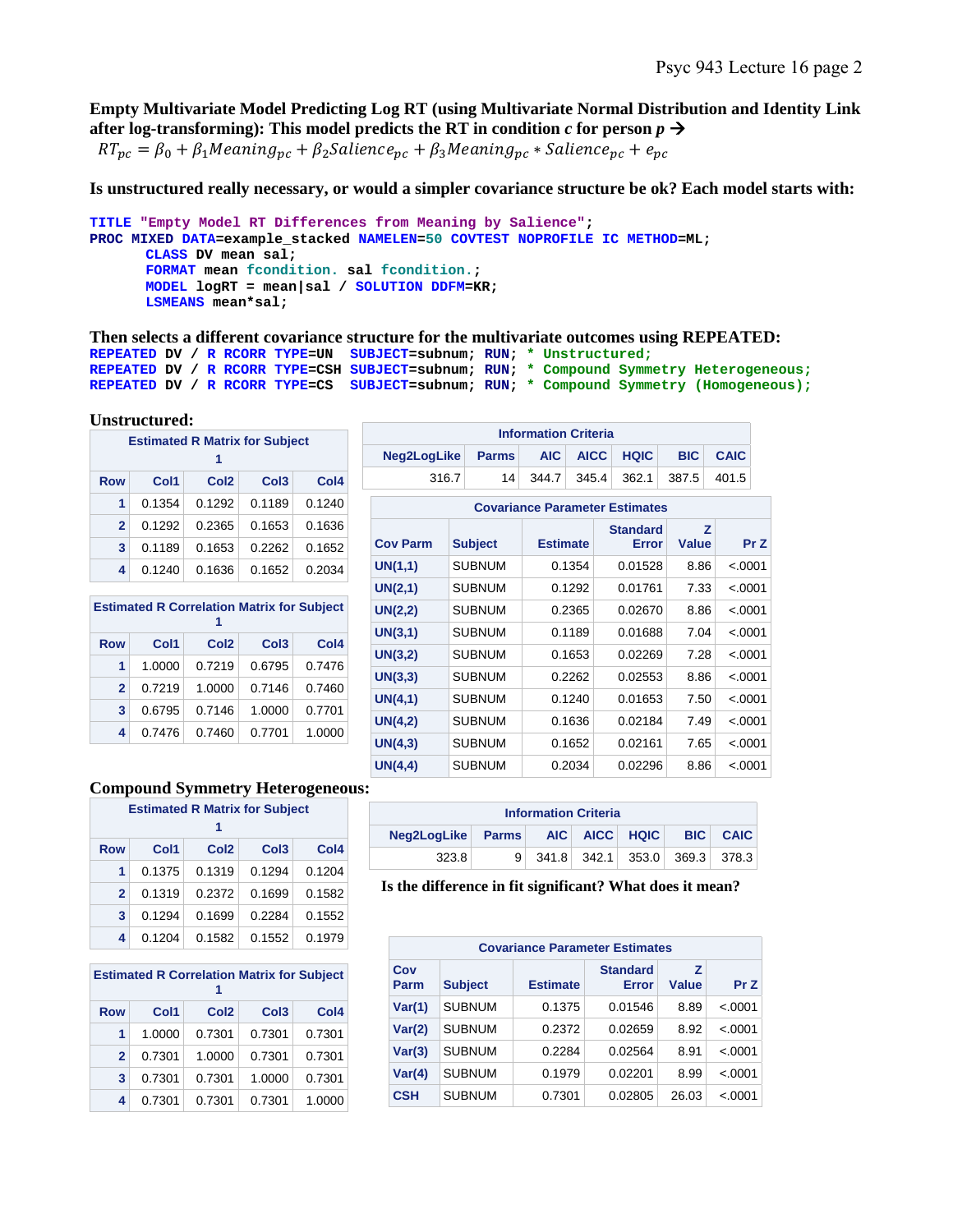# **Compound Symmetry:**

| <b>Estimated R Matrix for Subject</b><br>1 |        |                  |                  |                  |  |  |
|--------------------------------------------|--------|------------------|------------------|------------------|--|--|
| <b>Row</b>                                 | Col1   | Col <sub>2</sub> | Col <sub>3</sub> | Col <sub>4</sub> |  |  |
| 1                                          | 0.2004 | 0.1444           | 0.1444           | 0.1444           |  |  |
| $\mathbf{2}$                               | 0.1444 | 0.2004           | 0.1444           | 0.1444           |  |  |
| 3                                          | 0.1444 | 0.1444           | 0.2004           | 0.1444           |  |  |
| 4                                          | 0.1444 | 0.1444           | 0.1444           | 0.2004           |  |  |

| <b>Information Criteria</b>     |    |  |  |  |  |                               |  |
|---------------------------------|----|--|--|--|--|-------------------------------|--|
| Neg2LogLike Parms AIC AICC HQIC |    |  |  |  |  | <b>BIC CAIC</b>               |  |
| 352.9                           | 6. |  |  |  |  | 364.9 365.1 372.4 383.3 389.3 |  |

**Is the difference in fit significant? What does it mean?** 

| <b>Estimated R Correlation Matrix for Subject</b> |        |                  |                  |                  |  |  |
|---------------------------------------------------|--------|------------------|------------------|------------------|--|--|
| <b>Row</b>                                        | Col1   | Col <sub>2</sub> | Col <sub>3</sub> | Col <sub>4</sub> |  |  |
| 1                                                 | 1.0000 | 0.7205           | 0.7205           | 0.7205           |  |  |
| $\mathbf{2}$                                      | 0.7205 | 1.0000           | 0.7205           | 0.7205           |  |  |
| 3                                                 | 0.7205 | 0.7205           | 1.0000           | 0.7205           |  |  |
| 4                                                 | 0.7205 | 0.7205           | 0.7205           | 1.0000           |  |  |

| <b>Covariance Parameter Estimates</b> |                |                 |                          |              |          |  |
|---------------------------------------|----------------|-----------------|--------------------------|--------------|----------|--|
| <b>Cov Parm</b>                       | <b>Subject</b> | <b>Estimate</b> | <b>Standard</b><br>Error | <b>Value</b> | PrZ      |  |
| <b>Variance</b>                       | <b>SUBNUM</b>  | 0.05600         | 0.003649                 | 15.35        | < 0.0001 |  |
| $\mathbf{c}\mathbf{s}$                | <b>SUBNUM</b>  | 0.1444          | 0.01790                  | 8.07         | < 0.0001 |  |

# **Here's the rest of the output for CSH:**

| <b>Class Level Information</b> |  |                                       |  |  |  |  |  |
|--------------------------------|--|---------------------------------------|--|--|--|--|--|
| <b>Class</b>                   |  | <b>Levels Values</b>                  |  |  |  |  |  |
| <b>DV</b>                      |  | 4 00-LM-LS 01-LM-HS 10-HM-LS 11-HM-HS |  |  |  |  |  |
| <b>Mean</b>                    |  | 2 High Low                            |  |  |  |  |  |
| Sal                            |  | 2 High Low                            |  |  |  |  |  |

 $\overline{\phantom{0}}$ 

|               | <b>Type 3 Tests of Fixed Effects</b> |           |                |          |  |  |  |  |  |
|---------------|--------------------------------------|-----------|----------------|----------|--|--|--|--|--|
| <b>Effect</b> | <b>Num</b><br>DF                     | Den<br>DF | <b>F</b> Value | $Pr$ > F |  |  |  |  |  |
| <b>Mean</b>   | 1                                    | 450       | 54.08          | < .0001  |  |  |  |  |  |
| Sal           | 1                                    | 440       | 274.81         | < 0.0001 |  |  |  |  |  |
| Mean*Sal      |                                      | 393       | 3.97           | 0.0471   |  |  |  |  |  |

|                  | <b>Solution for Fixed Effects</b> |      |                 |                          |                |          |                |  |  |  |
|------------------|-----------------------------------|------|-----------------|--------------------------|----------------|----------|----------------|--|--|--|
| <b>Effect</b>    | <b>Mean</b>                       | Sal  | <b>Estimate</b> | <b>Standard</b><br>Error | DF             | t Value  | Pr >  t        |  |  |  |
| <b>Intercept</b> |                                   |      | 2.4176          | 0.02959                  | 158            | 81.70    | < .0001        |  |  |  |
| <b>Mean</b>      | High                              |      | $-0.1760$       | 0.02616                  | 280            | $-6.73$  | < 0.001        |  |  |  |
| <b>Mean</b>      | Low                               |      | 0               | ٠                        | ٠              | ٠        |                |  |  |  |
| Sal              |                                   | High | $-0.3501$       | 0.02663                  | 274            | $-13.14$ | < .0001        |  |  |  |
| Sal              |                                   | Low  | 0               | ٠                        |                | ٠        |                |  |  |  |
| Mean*Sal         | High                              | High | 0.07677         | 0.03854                  | 393            | 1.99     | 0.0471         |  |  |  |
| Mean*Sal         | High                              | Low  | 0               | ٠                        | ٠              | ٠        |                |  |  |  |
| Mean*Sal         | Low                               | High | $\Omega$        | ٠                        | $\blacksquare$ | ٠        | $\blacksquare$ |  |  |  |
| Mean*Sal         | Low                               | Low  | 0               | ٠                        | ٠              | ٠        | $\bullet$      |  |  |  |

| <b>Least Squares Means</b> |             |      |                 |                          |     |         |         |  |  |  |
|----------------------------|-------------|------|-----------------|--------------------------|-----|---------|---------|--|--|--|
| <b>Effect</b>              | <b>Mean</b> | Sal  | <b>Estimate</b> | <b>Standard</b><br>Error | DF  | t Value | Pr >  t |  |  |  |
| Mean*Sal                   | High        | High | 1.9683          | 0.03550                  | 162 | 55.44   | < 0.001 |  |  |  |
| Mean*Sal                   | High        | Low  | 2.2416          | 0.03814                  | 159 | 58.78   | < .0001 |  |  |  |
| Mean*Sal                   | Low         | High | 2.0676          | 0.03887                  | 159 | 53.19   | < .0001 |  |  |  |
| Mean*Sal                   | Low         | Low  | 2.4176          | 0.02959                  | 158 | 81.70   | < .0001 |  |  |  |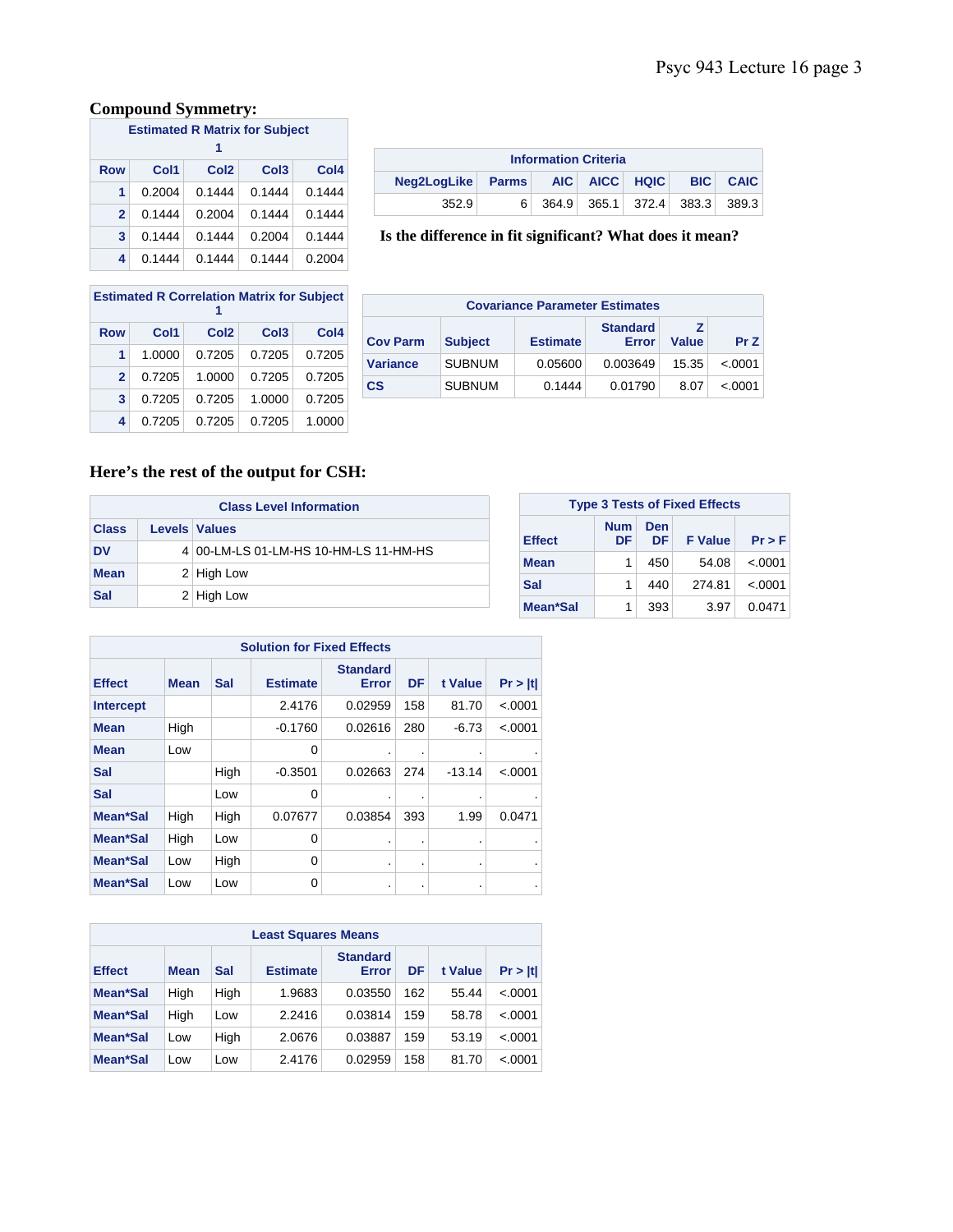## Adding main effects and interactions of age group to predict mean RT in condition *c* for person  $p \rightarrow$

 $RT_{pc} = \beta_0 + \beta_1 Meaning_{pc} + \beta_2 Salience_{pc} + \beta_3 Meaning_{pc} * Salience_{pc}$  $+ \beta_4 A$ geGrou $p_p + \beta_5 M$ eaning<sub>pc</sub> \* AgeGrou $p_p + \beta_6 S$ alience<sub>pc</sub> \* AgeGrou $p_p$  $+ \beta_7 Meaning_{pc} * Salience_{pc} * AgeGroup_p + e_{pc}$ 

```
TITLE "Multivariate Model including Effects of Age Group on Mean RT"; 
PROC MIXED DATA=example_stacked NAMELEN=50 COVTEST NOPROFILE IC METHOD=ML; 
       CLASS DV mean sal; 
       FORMAT mean fcondition. sal fcondition.; 
      MODEL logRT = mean|sal|old / SOLUTION DDFM=KR; 
       REPEATED DV / R RCORR TYPE=CSH SUBJECT=subnum; 
                                                                  Note that the predictor for age group, 
                                                                  old, is not on the CLASS statement.
```
**LSMEANS mean\*sal / AT (old)=(0) SLICE=mean SLICE=sal; \* For YA; LSMEANS mean\*sal / AT (old)=(1) SLICE=mean SLICE=sal; \* For OA; RUN;** 

| <b>Estimated R Matrix for Subject 1</b> |         |                  |                  |                  |  |  |  |  |  |  |
|-----------------------------------------|---------|------------------|------------------|------------------|--|--|--|--|--|--|
| <b>Row</b>                              | Col1    | Col <sub>2</sub> | Col <sub>3</sub> | Col <sub>4</sub> |  |  |  |  |  |  |
|                                         | 0.05101 | 0.01313          | 0.01244          | 0.01147          |  |  |  |  |  |  |
| $\mathbf{2}$                            | 0.01313 | 0.08161          | 0.01574          | 0.01451          |  |  |  |  |  |  |
| 3                                       | 0.01244 | 0.01574          | 0.07336          | 0.01376          |  |  |  |  |  |  |
| 4                                       | 0.01147 | 0.01451          | 0.01376          | 0.06235          |  |  |  |  |  |  |

|            | <b>Estimated R Correlation Matrix for Subject 1</b> |                  |                  |        |  |  |
|------------|-----------------------------------------------------|------------------|------------------|--------|--|--|
| <b>Row</b> | Col1                                                | Col <sub>2</sub> | Col <sub>3</sub> | Col4   |  |  |
| 1          | 1.0000                                              | 0.2034           | 0.2034           | 0.2034 |  |  |
| 2          | 0.2034                                              | 1.0000           | 0.2034           | 0.2034 |  |  |
| 3          | 0.2034                                              | 0.2034           | 1.0000           | 0.2034 |  |  |
| 4          | 0.2034                                              | 0.2034           | 0.2034           | 1.0000 |  |  |

| <b>Type 3 Tests of Fixed Effects</b> |                  |           |                |          |  |  |  |  |  |  |
|--------------------------------------|------------------|-----------|----------------|----------|--|--|--|--|--|--|
| <b>Effect</b>                        | <b>Num</b><br>DF | Den<br>DF | <b>F</b> Value | $Pr$ > F |  |  |  |  |  |  |
| <b>Mean</b>                          | 1                | 462       | 52.50          | $-.0001$ |  |  |  |  |  |  |
| Sal                                  | 1                | 462       | 216.93         | $-.0001$ |  |  |  |  |  |  |
| Mean*Sal                             | 1                | 464       | 13.39          | 0.0003   |  |  |  |  |  |  |
| old                                  | 1                | 157       | 768.04         | $-.0001$ |  |  |  |  |  |  |
| old*Mean                             | 1                | 462       | 4.86           | 0.0279   |  |  |  |  |  |  |
| old*Sal                              | 1                | 462       | 5.16           | 0.0236   |  |  |  |  |  |  |
| old*Mean*Sal                         | 1                | 464       | 10.86          | 0.0011   |  |  |  |  |  |  |

|             | <b>Covariance Parameter Estimates</b> |                 |                          |            |         |  |  |  |  |
|-------------|---------------------------------------|-----------------|--------------------------|------------|---------|--|--|--|--|
| Cov<br>Parm | <b>Subject</b>                        | <b>Estimate</b> | <b>Standard</b><br>Error | z<br>Value | Pr Z    |  |  |  |  |
| Var(1)      | <b>SUBNUM</b>                         | 0.05101         | 0.005729                 | 8.90       | < .0001 |  |  |  |  |
| Var(2)      | SUBNUM                                | 0.08161         | 0.009154                 | 8.92       | < .0001 |  |  |  |  |
| Var(3)      | SUBNUM                                | 0.07336         | 0.008292                 | 8.85       | < .0001 |  |  |  |  |
| Var(4)      | <b>SUBNUM</b>                         | 0.06235         | 0.006909                 | 9.02       | < .0001 |  |  |  |  |
| <b>CSH</b>  | <b>SUBNUM</b>                         | 0.2034          | 0.04183                  | 4.86       | < .0001 |  |  |  |  |

| <b>Information Criteria</b>              |  |           |      |  |                  |  |  |  |  |
|------------------------------------------|--|-----------|------|--|------------------|--|--|--|--|
| Neg2LogLike Parms AIC AICC HQIC BIC CAIC |  |           |      |  |                  |  |  |  |  |
| 43.4                                     |  | 13   69.4 | 70.0 |  | 85.6 109.2 122.2 |  |  |  |  |

| 4   | 0.2034                               |            | 0.2034     | 0.2034         | 1.0000  |               | <b>Tests of Effect Slices</b> |      |      |               |                         |                  |                |            |
|-----|--------------------------------------|------------|------------|----------------|---------|---------------|-------------------------------|------|------|---------------|-------------------------|------------------|----------------|------------|
|     | <b>Type 3 Tests of Fixed Effects</b> |            |            |                |         | <b>Effect</b> | <b>Mean</b>                   | Sal  | old  | <b>SUBNUM</b> | <b>Num</b><br><b>DF</b> | <b>Den</b><br>DF | <b>F</b> Value | $Pr$ > $F$ |
|     |                                      | <b>Num</b> | <b>Den</b> |                |         | Mean*Sal      | High                          |      | 0.00 | 120.27        | 1                       | 273              | 60.52          | < .0001    |
| ct  |                                      | DF         | <b>DF</b>  | <b>F</b> Value | Pr > F  | Mean*Sal      | Low                           |      | 0.00 | 120.27        | 1                       | 263              | 170.25         | < .0001    |
|     |                                      |            | 462        | 52.50          | < .0001 | Mean*Sal      |                               | Hiah | 0.00 | 120.27        | 1                       | 269              | 5.94           | 0.0154     |
|     |                                      |            | 462        | 216.93         | < .0001 | Mean*Sal      |                               | Low  | 0.00 | 120.27        | 1                       | 272              | 64.00          | < .0001    |
|     | n*Sal                                |            | 464        | 13.39          | 0.0003  | Mean*Sal      | High                          |      | 1.00 | 120.27        | 1                       | 273              | 48.36          | < .0001    |
|     |                                      |            | 157        | 768.04         | < .0001 | Mean*Sal      | Low                           |      | 1.00 | 120.27        | 1                       | 263              | 26.21          | < .0001    |
|     | Mean                                 |            | 462        | 4.86           | 0.0279  | Mean*Sal      |                               | High | 1.00 | 120.27        | 1                       | 269              | 8.07           | 0.0048     |
| Sal |                                      |            | 462        | 5.16           | 0.0236  | Mean*Sal      |                               | Low  | 1.00 | 120.27        | 1                       | 272              | 1.20           | 0.2744     |
|     |                                      |            |            |                |         |               |                               |      |      |               |                         |                  |                |            |

|               | <b>Least Squares Means</b> |      |      |               |                 |                          |     |         |         |  |  |  |
|---------------|----------------------------|------|------|---------------|-----------------|--------------------------|-----|---------|---------|--|--|--|
| <b>Effect</b> | <b>Mean</b>                | Sal  | old  | <b>SUBNUM</b> | <b>Estimate</b> | <b>Standard</b><br>Error | DF  | t Value | Pr >  t |  |  |  |
| Mean*Sal      | High                       | High | 0.00 | 120.27        | 1.6785          | 0.02522                  | 163 | 66.54   | < .0001 |  |  |  |
| Mean*Sal      | High                       | Low  | 0.00 | 120.27        | 1.9370          | 0.02736                  | 157 | 70.80   | < .0001 |  |  |  |
| Mean*Sal      | Low                        | High | 0.00 | 120.27        | 1.7620          | 0.02886                  | 159 | 61.06   | < .0001 |  |  |  |
| Mean*Sal      | Low                        | Low  | 0.00 | 120.27        | 2.1919          | 0.02281                  | 159 | 96.08   | < .0001 |  |  |  |
| Mean*Sal      | High                       | High | 1.00 | 120.27        | 2.4497          | 0.03251                  | 163 | 75.36   | < .0001 |  |  |  |
| Mean*Sal      | High                       | Low  | 1.00 | 120.27        | 2.7475          | 0.03526                  | 157 | 77.92   | < .0001 |  |  |  |
| Mean*Sal      | Low                        | High | 1.00 | 120.27        | 2.5751          | 0.03719                  | 159 | 69.24   | < .0001 |  |  |  |
| Mean*Sal      | Low                        | Low  | 1.00 | 120.27        | 2.7925          | 0.02940                  | 159 | 94.97   | < .0001 |  |  |  |

So it appears the two-way interaction of meaning by salience differs between younger and older adults.

One way to interpret this effect is that if salience is low, there is a meaning effect for younger adults, but not for older adults.

But that's not the end of the story…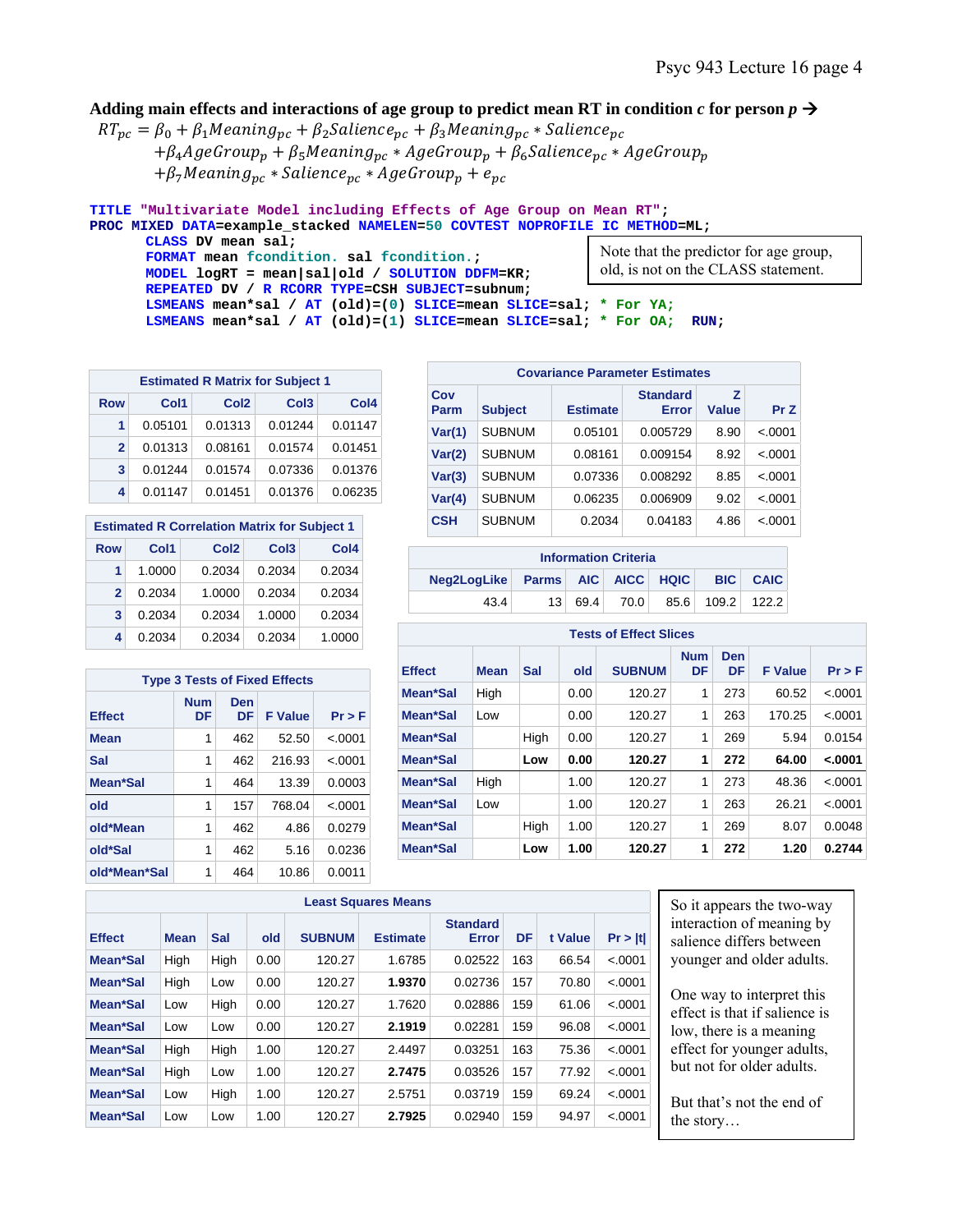**Right now we are assuming the same amount of residual variability in both groups, but the older adults may be more heterogeneous than the younger adults. Let's see by allowing the R matrix to differ by age group:** 

```
TITLE "Multivariate Model including Effects of Age Group on Residual Variance"; 
PROC MIXED DATA=example_stacked NAMELEN=50 COVTEST NOPROFILE IC METHOD=ML; 
       CLASS DV mean sal agegroup; 
       FORMAT mean fcondition. sal fcondition. agegroup fagegroup.; 
      MODEL logRT = mean|sal|old / SOLUTION DDFM=KR; 
      REPEATED DV / R=1,99 RCORR=1,99 TYPE=CSH SUBJECT=subnum GROUP=agegroup; 
      LSMEANS mean*sal / AT (old)=(0) SLICE=mean SLICE=sal; 
      LSMEANS mean*sal / AT (old)=(1) SLICE=mean SLICE=sal; 
RUN;
```
#### **Younger Adults on Left: Older Adults on Right:**

|              | <b>Estimated R Matrix for Subject 1</b> |                  |                  |          |  |  |  |  |  |  |  |
|--------------|-----------------------------------------|------------------|------------------|----------|--|--|--|--|--|--|--|
| <b>Row</b>   | Col1                                    | Col <sub>2</sub> | Col <sub>4</sub> |          |  |  |  |  |  |  |  |
| 1            | 0.03900                                 | 0.005190         | 0.005185         | 0.004765 |  |  |  |  |  |  |  |
| $\mathbf{2}$ | 0.005190                                | 0.07146          | 0.007018         | 0.006450 |  |  |  |  |  |  |  |
| 3            | 0.005185                                | 0.007018         | 0.07131          | 0.006443 |  |  |  |  |  |  |  |
| 4            | 0.004765                                | 0.006450         | 0.006443         | 0.06024  |  |  |  |  |  |  |  |

| <b>Estimated R Correlation Matrix for Subject 1</b> |         |                  |                  |                  |  |  |  |  |  |  |  |
|-----------------------------------------------------|---------|------------------|------------------|------------------|--|--|--|--|--|--|--|
| <b>Row</b>                                          | Col1    | Col <sub>2</sub> | Col <sub>3</sub> | Col <sub>4</sub> |  |  |  |  |  |  |  |
| 1                                                   | 1.0000  | 0.09832          | 0.09832          | 0.09832          |  |  |  |  |  |  |  |
| $\mathbf{2}$                                        | 0.09832 | 1.0000           | 0.09832          | 0.09832          |  |  |  |  |  |  |  |
| 3                                                   | 0.09832 | 0.09832          | 1.0000           | 0.09832          |  |  |  |  |  |  |  |
| 4                                                   | 0.09832 | 0.09832          | 0.09832          | 1.0000           |  |  |  |  |  |  |  |

| <b>Estimated R Matrix for Subject 99</b> |         |                  |                  |                  |  |  |  |  |  |  |  |
|------------------------------------------|---------|------------------|------------------|------------------|--|--|--|--|--|--|--|
| Row                                      | Col1    | Col <sub>2</sub> | Col <sub>3</sub> | Col <sub>4</sub> |  |  |  |  |  |  |  |
|                                          | 0.07027 | 0.02785          | 0.02452          | 0.02285          |  |  |  |  |  |  |  |
| $\mathbf{2}$                             | 0.02785 | 0.09865          | 0.02905          | 0.02707          |  |  |  |  |  |  |  |
| 3                                        | 0.02452 | 0.02905          | 0.07648          | 0.02383          |  |  |  |  |  |  |  |
| 4                                        | 0.02285 | 0.02707          | 0.02383          | 0.06641          |  |  |  |  |  |  |  |

| <b>Estimated R Correlation Matrix for Subject 99</b> |        |                  |                  |                  |  |  |  |  |  |  |
|------------------------------------------------------|--------|------------------|------------------|------------------|--|--|--|--|--|--|
| <b>Row</b>                                           | Col1   | Col <sub>2</sub> | Col <sub>3</sub> | Col <sub>4</sub> |  |  |  |  |  |  |
| 1                                                    | 1.0000 | 0.3344           | 0.3344           | 0.3344           |  |  |  |  |  |  |
| $\mathbf{p}$                                         | 0.3344 | 1.0000           | 0.3344           | 0.3344           |  |  |  |  |  |  |
| 3                                                    | 0.3344 | 0.3344           | 1.0000           | 0.3344           |  |  |  |  |  |  |
| 4                                                    | 0.3344 | 0.3344           | 0.3344           | 1.0000           |  |  |  |  |  |  |

|             | <b>Covariance Parameter Estimates</b> |                         |                 |                          |                   |          |  |  |  |  |  |  |
|-------------|---------------------------------------|-------------------------|-----------------|--------------------------|-------------------|----------|--|--|--|--|--|--|
| Cov<br>Parm | <b>Subject</b>                        | <b>Group</b>            | <b>Estimate</b> | <b>Standard</b><br>Error | Z<br><b>Value</b> | Pr Z     |  |  |  |  |  |  |
| Var(1)      | <b>SUBNUM</b>                         | AGEGROUP Older          | 0.07027         | 0.01273                  | 5.52              | < .0001  |  |  |  |  |  |  |
| Var(2)      | <b>SUBNUM</b>                         | AGEGROUP Older          | 0.09865         | 0.01799                  | 5.48              | < .0001  |  |  |  |  |  |  |
| Var(3)      | <b>SUBNUM</b>                         | AGEGROUP Older          | 0.07648         | 0.01411                  | 5.42              | < .0001  |  |  |  |  |  |  |
| Var(4)      | <b>SUBNUM</b>                         | AGEGROUP Older          | 0.06641         | 0.01194                  | 5.56              | < .0001  |  |  |  |  |  |  |
| <b>CSH</b>  | <b>SUBNUM</b>                         | AGEGROUP Older          | 0.3344          | 0.07091                  | 4.72              | $-.0001$ |  |  |  |  |  |  |
| Var(1)      | <b>SUBNUM</b>                         | <b>AGEGROUP Younger</b> | 0.03900         | 0.005589                 | 6.98              | < .0001  |  |  |  |  |  |  |
| Var(2)      | <b>SUBNUM</b>                         | <b>AGEGROUP Younger</b> | 0.07146         | 0.01018                  | 7.02              | < .0001  |  |  |  |  |  |  |
| Var(3)      | <b>SUBNUM</b>                         | <b>AGEGROUP Younger</b> | 0.07131         | 0.01020                  | 6.99              | < .0001  |  |  |  |  |  |  |
| Var(4)      | <b>SUBNUM</b>                         | <b>AGEGROUP Younger</b> | 0.06024         | 0.008521                 | 7.07              | < .0001  |  |  |  |  |  |  |
| <b>CSH</b>  | SUBNUM                                | <b>AGEGROUP Younger</b> | 0.09832         | 0.04824                  | 2.04              | 0.0416   |  |  |  |  |  |  |

Eye-balling this table, it appears the older adults have more unexplained variability in the low meaning conditions (Var 1 and Var2) as well as more residual correlation across conditions.

| <b>Type 3 Tests of Fixed Effects</b> |                  |           |                |          |  |  |  |  |  |  |
|--------------------------------------|------------------|-----------|----------------|----------|--|--|--|--|--|--|
| <b>Effect</b>                        | <b>Num</b><br>DF | Den<br>DF | <b>F</b> Value | $Pr$ > F |  |  |  |  |  |  |
| <b>Mean</b>                          | 1                | 284       | 51.38          | < .0001  |  |  |  |  |  |  |
| Sal                                  | 1                | 284       | 212.61         | $-.0001$ |  |  |  |  |  |  |
| Mean*Sal                             | 1                | 287       | 13.15          | 0.0003   |  |  |  |  |  |  |
| old                                  | 1                | 94.8      | 654.60         | < .0001  |  |  |  |  |  |  |
| old*Mean                             | 1                | 372       | 4.90           | 0.0275   |  |  |  |  |  |  |
| old*Sal                              | 1                | 372       | 5.21           | 0.0230   |  |  |  |  |  |  |
| old*Mean*Sal                         | 1                | 372       | 10.96          | 0.0010   |  |  |  |  |  |  |

| <b>Information Criteria</b>                        |                 |      |      |  |                  |  |  |  |  |  |
|----------------------------------------------------|-----------------|------|------|--|------------------|--|--|--|--|--|
| Neg2LogLike Parms AIC AICC HQIC<br><b>BIC CAIC</b> |                 |      |      |  |                  |  |  |  |  |  |
| 30.4                                               | 18 <sup>1</sup> | 66.4 | 67.5 |  | 88.7 121.4 139.4 |  |  |  |  |  |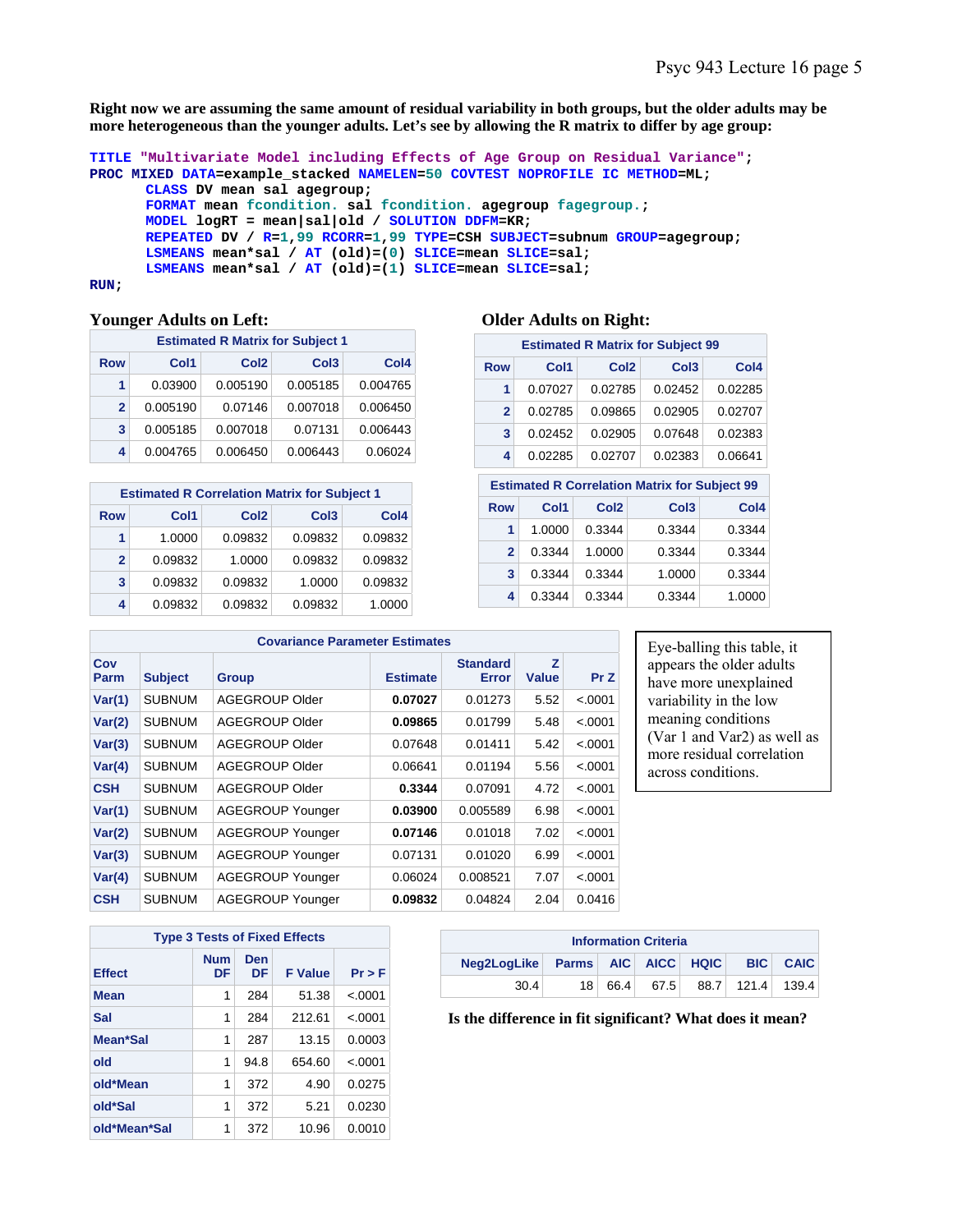### We are also assuming that age doesn't matter beyond just which group you are in. Let's test this:

 $RT_{pc} = \beta_0 + \beta_1 Meaning_{pc} + \beta_2 Salience_{pc} + \beta_3 Meaning_{pc} * Salience_{pc}$  $+ \beta_4 A$ geGrou $p_n + \beta_5 M$ eaning<sub>nc</sub> \*  $A$ geGrou $p_n + \beta_6 S$ alience<sub>nc</sub> \*  $A$ geGrou $p_n$  $+ \beta_7$ Meaning<sub>vc</sub> \* Salience<sub>vc</sub> \* AgeGroup<sub>v</sub> +  $\beta_8$ Years65<sub>v</sub> +  $\beta_9$ Meaning<sub>vc</sub> \* Years65<sub>v</sub>  $+ \beta_{10}$ Salience<sub>pc</sub> \* Years65<sub>p</sub> +  $\beta_{11}$ Meaning<sub>pc</sub> \* Salience<sub>pc</sub> \* Years65<sub>p</sub> + e<sub>pc</sub>

# **TITLE "Multivariate Model with Mean Age Slope Three-Way Interaction for Older Age Group"; PROC MIXED DATA=example\_stacked NAMELEN=50 NOPROFILE METHOD=ML;**

**CLASS DV mean sal agegroup; FORMAT mean fcondition. sal fcondition. agegroup fagegroup.; MODEL logRT = mean|sal|old old\*yrs65|mean|sal / SOLUTION DDFM=KR; REPEATED DV / R RCORR TYPE=CSH SUBJECT=subnum GROUP=agegroup; RUN;** 

| <b>Information Criteria</b>                                                                          |    |      |      |      |       |       |  |  |  |
|------------------------------------------------------------------------------------------------------|----|------|------|------|-------|-------|--|--|--|
| <b>BIC</b><br><b>AICC</b><br><b>CAIC</b><br>Neg2LogLike<br><b>AIC</b><br><b>HQIC</b><br><b>Parms</b> |    |      |      |      |       |       |  |  |  |
| 16.1                                                                                                 | 22 | 60.1 | 61.8 | 87.4 | 127.4 | 149.4 |  |  |  |

| <b>Solution for Fixed Effects</b> |             |      |                 |                       |      |          |         |  |  |  |
|-----------------------------------|-------------|------|-----------------|-----------------------|------|----------|---------|--|--|--|
| <b>Effect</b>                     | <b>Mean</b> | Sal  | <b>Estimate</b> | <b>Standard Error</b> | DF   | t Value  | Pr >  t |  |  |  |
| <b>Intercept</b>                  |             |      | 2.1919          | 0.01995               | 97.4 | 109.87   | < .0001 |  |  |  |
| Mean                              | High        |      | $-0.2549$       | 0.03194               | 161  | -7.98    | <.0001  |  |  |  |
| <b>Mean</b>                       | Low         |      | 0               |                       |      |          |         |  |  |  |
| Sal                               |             | High | $-0.4299$       | 0.03196               | 159  | $-13.45$ | < .0001 |  |  |  |
| Sal                               |             | Low  | 0               |                       |      |          |         |  |  |  |
| Mean*Sal                          | High        | High | 0.1714          | 0.04728               | 287  | 3.63     | 0.0003  |  |  |  |
| Mean*Sal                          | High        | Low  | 0               |                       |      | $\cdot$  |         |  |  |  |
| Mean*Sal                          | Low         | High | $\Omega$        |                       |      |          |         |  |  |  |
| Mean*Sal                          | Low         | Low  | $\Omega$        |                       |      |          |         |  |  |  |
| old                               |             |      | 0.5155          | 0.07964               | 69.9 | 6.47     | < .0001 |  |  |  |
| old*Mean                          | High        |      | 0.1447          | 0.09910               | 131  | 1.46     | 0.1468  |  |  |  |
| old*Mean                          | Low         |      | 0               |                       |      |          |         |  |  |  |
| old*Sal                           |             | High | 0.03752         | 0.1031                | 126  | 0.36     | 0.7165  |  |  |  |
| old*Sal                           |             | Low  | 0               |                       |      | ä,       |         |  |  |  |
| old*Mean*Sal                      | High        | High | $-0.1043$       | 0.1420                | 220  | $-0.73$  | 0.4632  |  |  |  |
| old*Mean*Sal                      | High        | Low  | 0               |                       |      |          |         |  |  |  |
| old*Mean*Sal                      | Low         | High | $\Omega$        |                       |      |          |         |  |  |  |
| old*Mean*Sal                      | Low         | Low  | $\Omega$        |                       |      |          |         |  |  |  |
| old*yrs65                         |             |      | 0.007829        | 0.006376              | 61.6 | 1.23     | 0.2242  |  |  |  |
| old*yrs65*Mean                    | High        |      | 0.006010        | 0.007758              | 106  | 0.77     | 0.4403  |  |  |  |
| old*yrs65*Mean                    | Low         |      | $\Omega$        |                       |      |          |         |  |  |  |
| old*yrs65*Sal                     |             | High | 0.01611         | 0.008103              | 104  | 1.99     | 0.0494  |  |  |  |
| old*yrs65*Sal                     |             | Low  | $\Omega$        |                       |      |          |         |  |  |  |
| old*yrs65*Mean*Sal                | High        | High | $-0.01358$      | 0.01107               | 176  | $-1.23$  | 0.2217  |  |  |  |
| old*yrs65*Mean*Sal                | High        | Low  | 0               |                       |      |          |         |  |  |  |
| old*yrs65*Mean*Sal                | Low         | High | 0               |                       |      |          |         |  |  |  |
| old*yrs65*Mean*Sal                | Low         | Low  | 0               |                       |      |          |         |  |  |  |

| <b>Type 3 Tests of Fixed Effects</b> |                  |                  |                |            |  |  |  |  |  |
|--------------------------------------|------------------|------------------|----------------|------------|--|--|--|--|--|
| <b>Effect</b>                        | <b>Num</b><br>DF | <b>Den</b><br>DF | <b>F</b> Value | $Pr$ > $F$ |  |  |  |  |  |
| Mean                                 | 1                | 284              | 51.38          | < .0001    |  |  |  |  |  |
| Sal                                  | 1                | 284              | 212.61         | < .0001    |  |  |  |  |  |
| Mean*Sal                             | 1                | 287              | 13.15          | 0.0003     |  |  |  |  |  |
| old                                  | 1                | 67.3             | 111.58         | < .0001    |  |  |  |  |  |
| old*Mean                             | 1                | 220              | 1.70           | 0.1937     |  |  |  |  |  |
| old*Sal                              | 1                | 220              | 0.04           | 0.8364     |  |  |  |  |  |
| old*Mean*Sal                         | 1                | 220              | 0.54           | 0.4632     |  |  |  |  |  |
| old*yrs65                            | 1                | 58.9             | 12.44          | 0.0008     |  |  |  |  |  |
| old*yrs65*Mean                       | 1                | 175              | 0.02           | 0.8882     |  |  |  |  |  |
| old*yrs65*Sal                        | 1                | 176              | 2.84           | 0.0935     |  |  |  |  |  |
| old*yrs65*Mean*Sal                   | 1                | 176              | 1.50           | 0.2217     |  |  |  |  |  |

By not including years over 65 as a main effect, it applies only to the old=1 group as intended.

This is also why I left the predictor for old off the CLASS statement—I didn't want SAS to marginalize across age groups in evaluating the marginal effects of meaning and salience. As it stands now, they apply only to younger adults, and the interactions with old and old\*yrs65 then tell us if they differ based on age.

Based on these results, it looks like we can simplify a little bit… after removing the nonsignificant three-way old\*yrs65\*meaning\*salience interaction, the main effects of meaning and salience did not differ by years over 65, so the final model contains just a main effect for years over 65, as shown next.